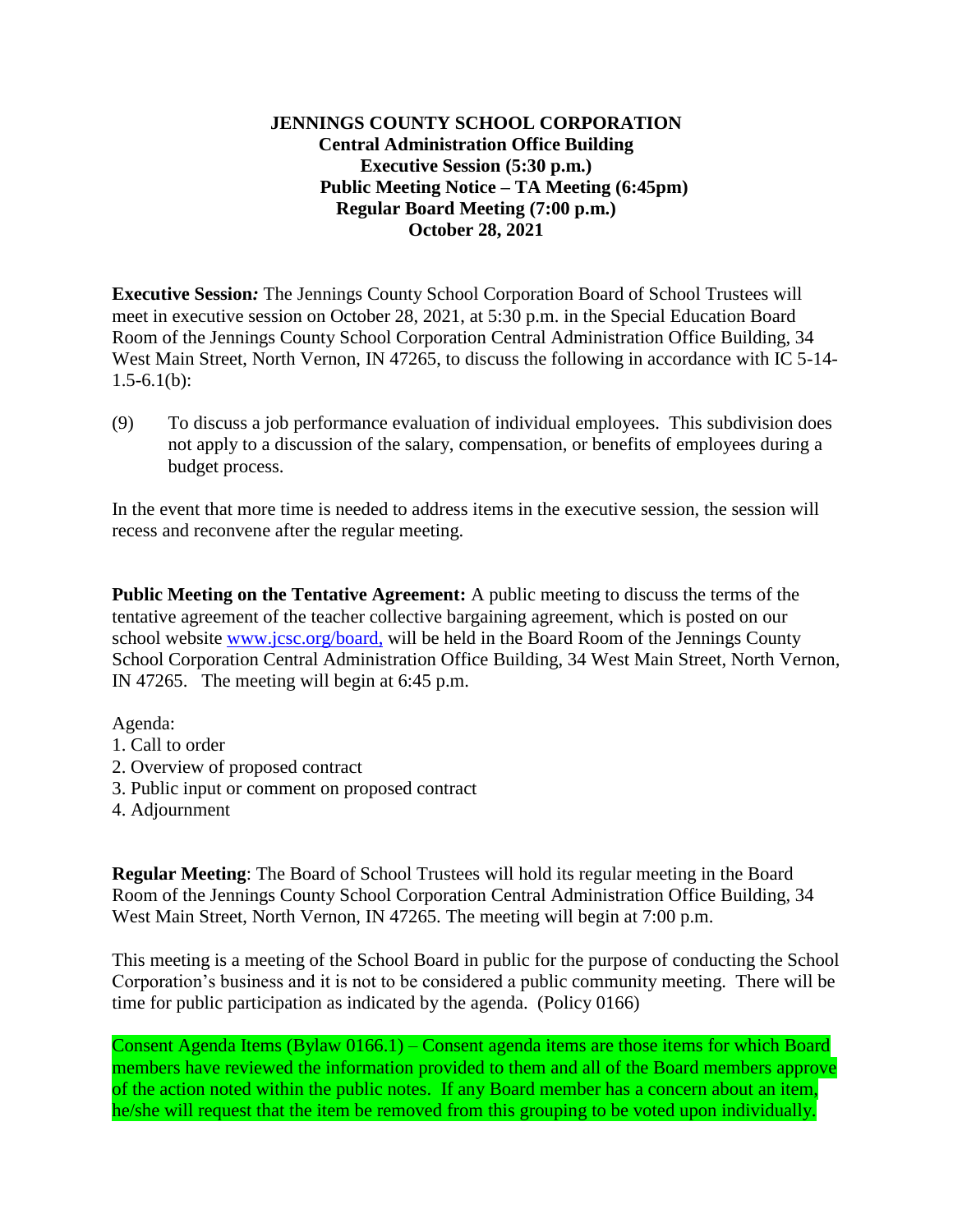The following consent agenda items will be presented for approval without discussion:

- III. Minutes;
- VIA1. Field Trips;
- VIB1. Professional Staff: Leaves;
- VIB2. Professional Staff: Resignations, Retirements;
- VIB5. Conference Requests;
- VIC1. Support Staff: Leaves;
- VIC2. Support Staff: Resignations, Retirements;
- VIC4. Conference Requests;
- VII. Claims;

Agenda Information Items – Information items are those items that the Board members are given to review. If a Board member wishes to discuss any of these items, he/she will indicate that the item(s) be removed from this grouping for discussion during the meeting.

The following information items will be shared with the Board: None at this time.

## **Agenda**

- I. Pledge
- II. Consent Agenda Items
- III. Minutes of the Executive Session, Public Hearing on CPF Plan and the Bus Replacement Plan and the Regular Board Meeting of October 7, 2021.
- IV. Community Non-Agenda Items
	- The President will ask if anyone would like to speak on an item not on the agenda.
- V. Old Business
	- A. NEOLA. Approval
		- 1. NEOLA Policy 5111, Determination of Legal Settlement and Eligibility for Enrollment of Students without Legal Settlement in the Corporation, Proof of Indiana Residency, Second Reading.
		- 2. NEOLA Policy 5410, Promotion, Placement and Retention, Second Reading.
		- 3. NEOLA Policy 6250, Required ADM Counts for the Purpose of State Funding and Verification of Residency for Membership, Second Reading.
		- 4. NEOLA Policy 7440.01, Electronic Monitoring and Recording, Second Reading
		- 5. NEOLA Policy 7450, Property Inventory, Second Reading.
		- 6. NEOLA Policy 7455, Accounting System for Capital Assets, Second Reading.
		- 7. NEOLA Policy 7530.02, Staff Use of Personal Communication Devices, Second Reading.
		- 8. NEOLA Policy 8500, Food Service Program, Second Reading.
		- 9. NEOLA Policy 8606, Bus Drivers and Cellular Telephone Use, Second Reading.
	- B. Finances (Policy 6000)
		- 1. Resolution to Adopt CPF Plan, Approval
		- 2. Resolution to Adopt Bus Replacement Plan, Approval
- VI. New Business
	- A. Programs (Policy 2000)
		- 1. Field Trips